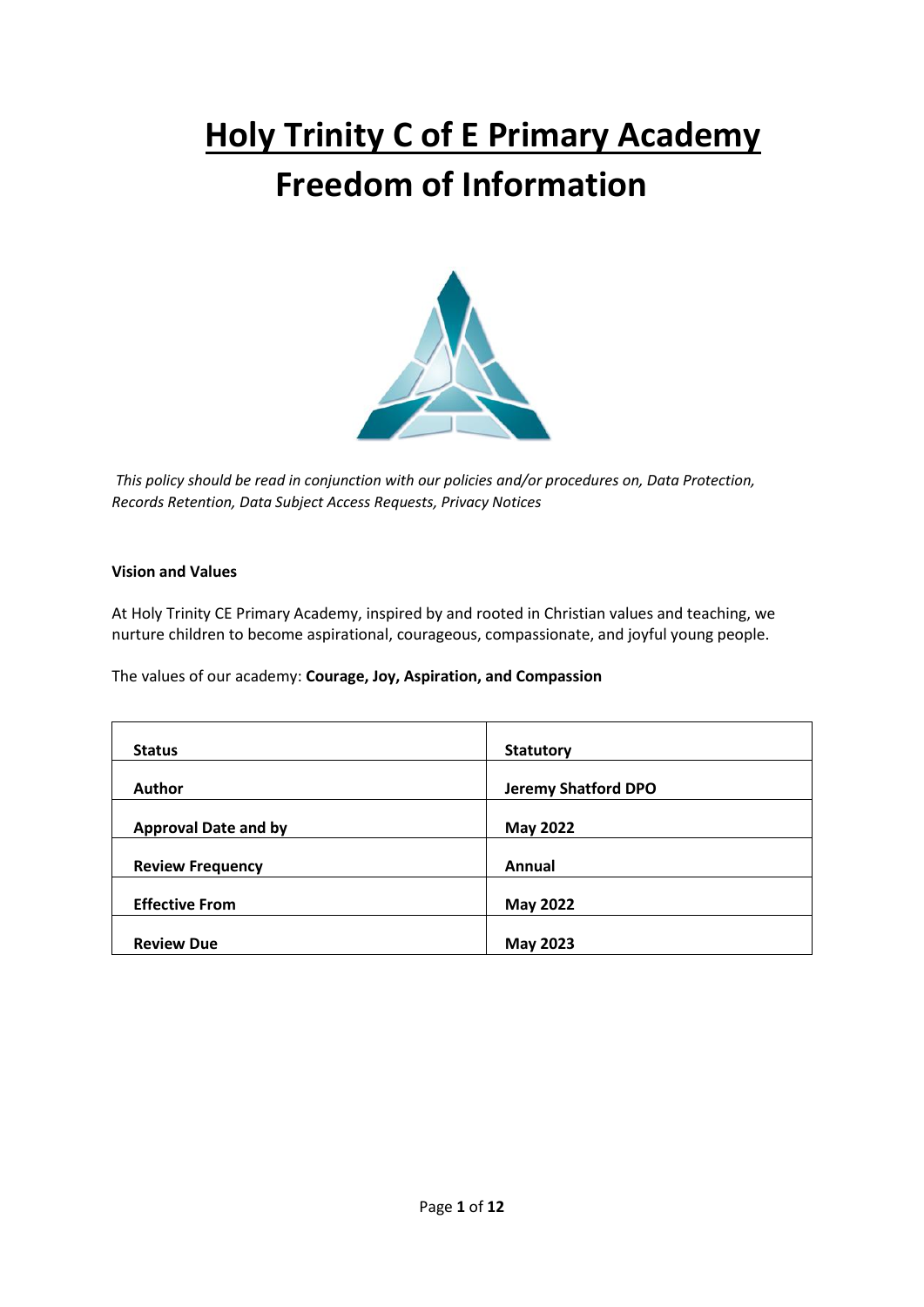# **CONTENTS**

#### **1 Introduction**

- 1.1 The aim of this policy is to ensure that Holy Trinity Church of England Primary Academy, Great Cheverell, Devizes, Wiltshire, SN10 5TL, (The School) is compliant with its obligations under the Freedom of Information Act 2000 (FOIA)
- 1.2 The School is committed to the Freedom of Information Act 2000 (FOI), to the principles of accountability and to the general right of access to information held by the School, subject to the exemptions contained within the relevant legislation.
- 1.3 The FOI Act was introduced to promote greater openness and accountability across the public sector.
- 1.4 The Information Commissioner's Office (ICO) is responsible for regulating and enforcing the Act. The ICO is an independent authority which has legal powers to ensure schools comply with the Act.
- 1.5 This policy outlines the school's responsibilities to the Act and provides a framework for managing requests.
- 1.6 It is the responsibility of the Governors to ensure procedures are in place to ensure that the School handles information requests covered by the Freedom of Information Act, the Data Protection Act 2018, the General Data Protection Regulation 2016/679 and the Environmental Information Regulation 2004 (EIR) in accordance with the provisions laid out therein and that the School satisfies the standards set out in the Lord Chancellor's Code of Practice on satisfying public authorities obligations under FOIA, produced under Section 45 of that Act.

## **2 Background**

- 2.1 The FOIA provides the public with a statutory right of access to recorded information held by the School, subject to certain exemptions, within 20 working days. The Act is fully retrospective and applies to all information that falls within the scope of the Act. Section 19 of the Act also obliges the School to make information pro-actively available in the form of an approved 'publication scheme'.
- 2.2 In addition, individuals currently have a statutory right of access to their own personal data under the Data Protection Act. Individuals access rights to personal data are extended by the FOIA through amendments to the access provisions of the Data Protection Act.
- 2.3 The Environmental Information Regulation (EIR) provides a statutory right of access to 'environmental information', as defined in these Regulations. The EIR are also fully retrospective.
- 2.4 The Information Commissioner enforces these three information regimes.
- 2.5 Each regime contains certain categories of exempt information, where information can be withheld. Any decision to withhold information under an exemption can be referred by the applicant to the Information Commissioner, who can overturn any decision to withhold information. For the purposes of this policy, the 'public' is defined as any individual or organisation anywhere in the world and an 'information request' refers to any request for recorded information made under the FOIA, EIR or DPA.

#### **3 Scope**

- 3.1 This policy applies to all recorded information held by the School that relates to the business of the School. This includes:
	- Information created and held by the School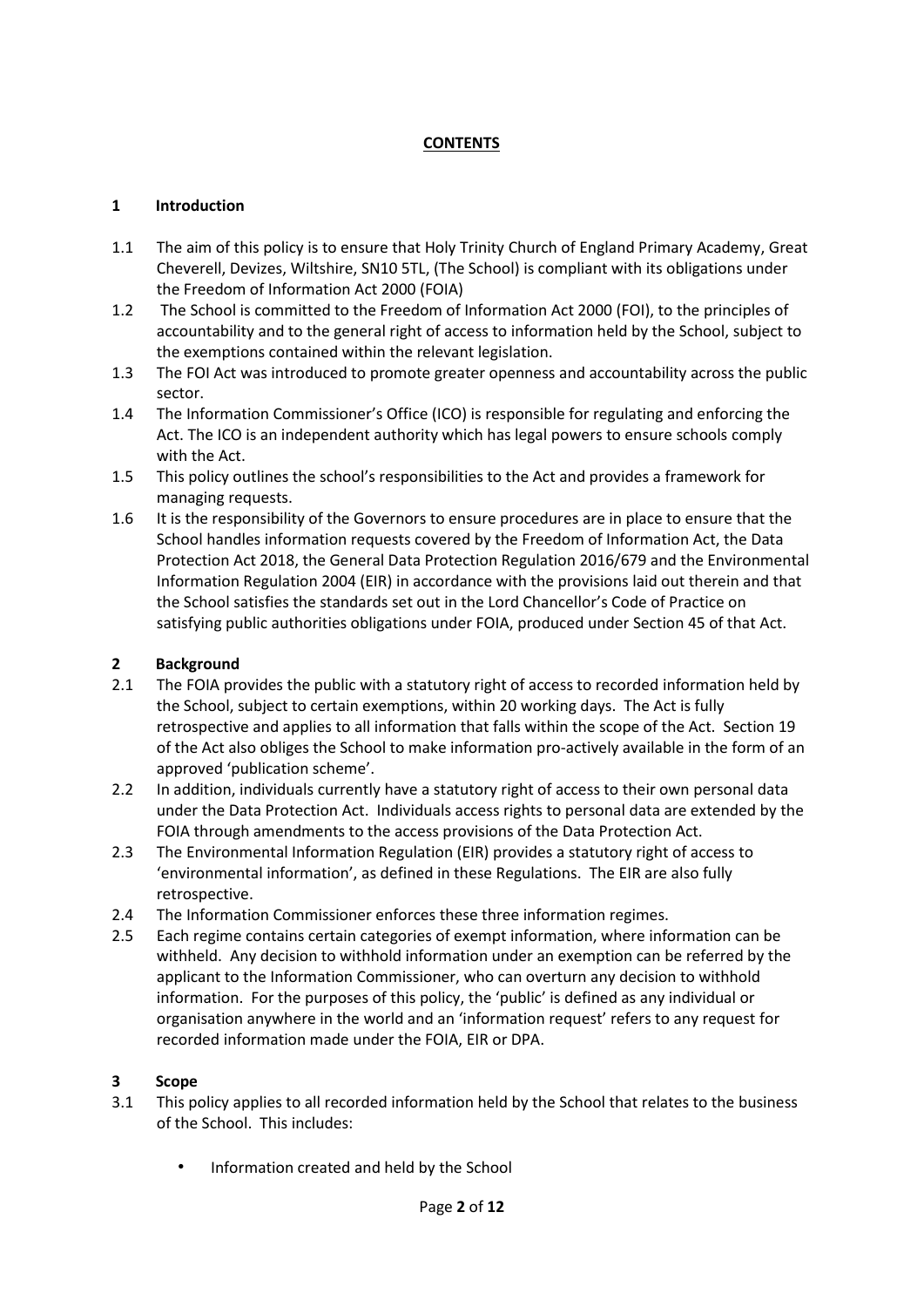- Information created by the School and held by another organisation on the School's behalf
- Information held by the School provided by third parties, where this relates to a function or business of the School (such as contractual information) and.
- Information held by the School relating to Governors where the information relates to the functions or business of the School.
- 3.2 This policy informs recipients of school services, members of the public and external parties to the processes the School has established for complying with the FOIA. This policy operationally applies to all employees of the School, governors, contractors, agents, and temporary staff working for or on behalf of the School.
- 3.3 This policy does not cover personal written communications (such as personal e-mails sent by staff). The School's Data Protection Policy establishes the standards regarding the use of 'personal data' (as defined in the DPA and General Data Protection Regulation). These requests are exempt for the FOI under section 40 and shall be processed in accordance with the Data Protection Act 2018 (DPA).

# **4 Roles and responsibilities**

- 4.1 Overall responsibility for ensuring that the School meets the statutory requirements of the FOIA, EIR and DPA lies with the Governors and the Chair of Governors has overall responsibility for information management issues. They have delegated the day-to-day responsibility of implementation to the Headteacher.
- 4.2 The Headteacher and Senior Leaders are required to ensure that the School have in place adequate guidance on FOI and effective measures to comply with this policy.
- 4.3 All employees are responsible for ensuring that any request for information they receive is dealt with in line with the requirements of the FOIA and in compliance with this policy and the prevailing procedures. All staff must recognise that all recorded information may be provided to the public, and that the law requires that there will be full and unconditional disclosure to every case unless an exemption applies.
- 4.4 The Schools Data Protection Officer has responsibility for ensuring compliance with the FOIA, EIR and DPA.
- 4.5 All requests for information should be sent to [admin@holytrinity.wilts.sch.uk](mailto:admin@holytrinity.wilts.sch.uk) or our data protection officer at [support@jmsconsultancy.co.uk](mailto:support@jmsconsultancy.co.uk)
- 4.6 Third parties who are users of information supplied by the School will be required to confirm that they will abide by the requirements of the FOIA and indemnify the School against any prosecutions, claims, proceedings, actions or payment of compensation or damages, without limitation.
- 4.7 The School will ensure that:
	- Everyone managing, and handling information understands that they are responsible for following good information management practice
	- Staff who handle information are appropriately supervised and trained
	- Methods of handling information are regularly assessed and evaluated
	- Any disclosure of data will be following approved procedures
	- All necessary steps will be taken to ensure that data is always kept secure against unauthorised or unlawful loss or disclosure
	- All contractors who are users of information supplied by the School will be required to confirm that they will comply with the requirements of the Act regarding information supplied by the School; and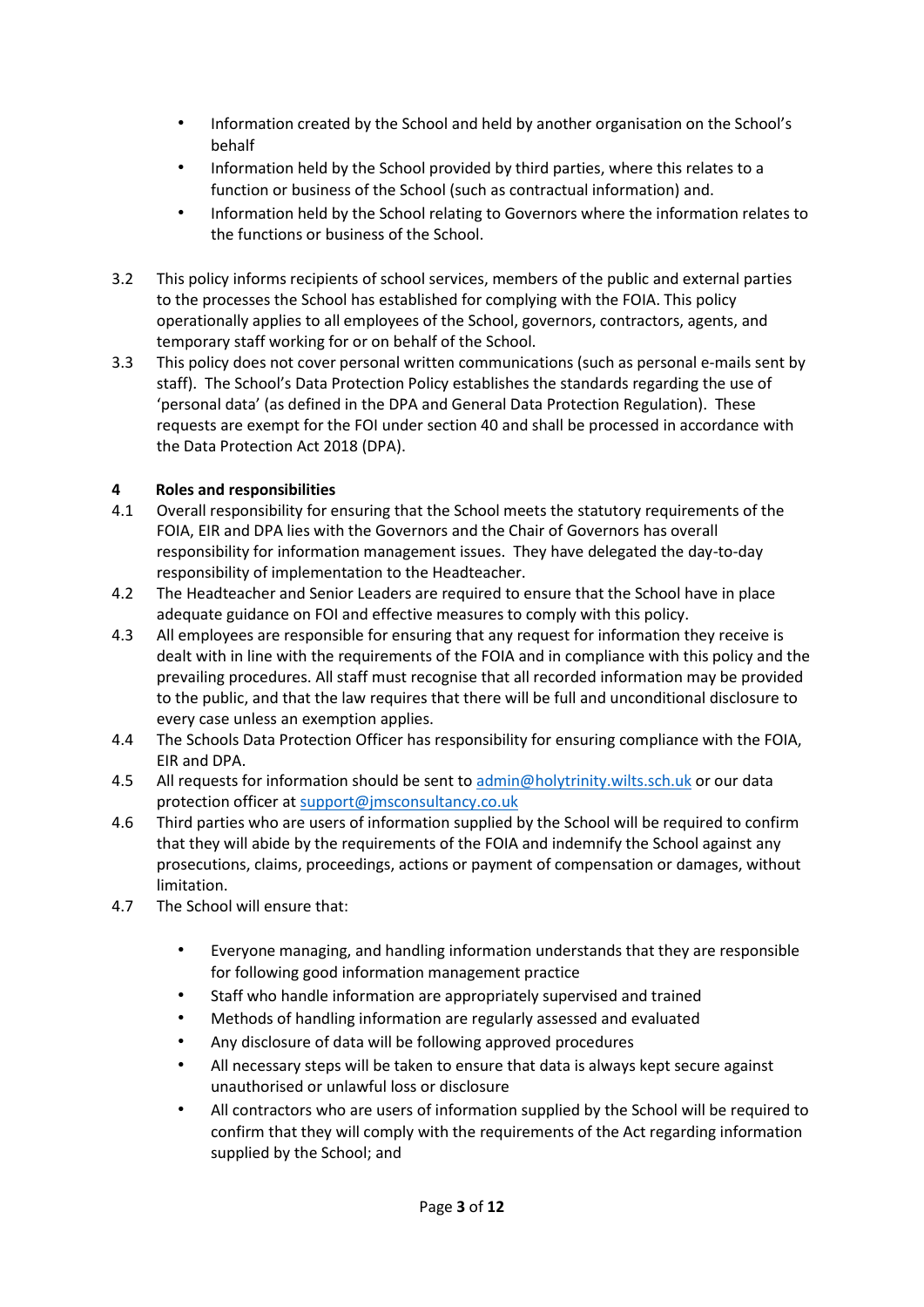• The School will abide by any Code of Practice on the discharge of the functions of Public authorities with is issued by the Ministry of Justice. In addition, the School will take account of any guidance which is issued by the Information Commissioner to promote good practice.

# **5 Principles**

- 5.1 The following principles shall apply:
	- The Act covers any recorded information held by the School. Recorded information includes printed documents, computer files, letters, emails, photographs, and sound or video recordings
	- People shall have a right to know about the activities of the School, unless there is a good reason for them not to
	- An applicant (requester) shall not be required to provide a reason for requesting information. The School shall however justify refusing a request
	- The School shall treat all requests for information equally, except under some circumstances relating to vexatious requests and personal data.

# **6 Requesting information under the Freedom of Information Act**

- 6.1 Any written request for information shall be regarded as a request for recorded information under the FOI Act unless:
	- It forms a request for personal data relating to the individual requesting the information. This shall be dealt with under the General Data Protection Regulation (GDPR), and consequently shall be processed in line with the Schools Subject Access Request Policy.
	- If an individual is asking for 'environmental information', the request shall be considered under the Environmental Information Regulation 2004.
	- A freedom of information request shall only be accepted if made in writing, (online forms, letters, emails, and the school's official social media)
	- Requests for information shall be met within 20 school term days of receipt. If more information is needed the 20 days will not start until this information has been received.
	- A request for information shall not be refused because the recorded information is out of date, incomplete or inaccurate.
	- The School shall not make any changes or deletions to records because of a request.

# **7 Refusing a request**

- 7.1 The Freedom of Information Act contains 23 exemptions whereby information can be withheld. There are two categories: absolute and non-absolute. The School will only withhold information if it falls within the scope of one or more of these exemptions.
- 7.2 Where an absolute exemption applies, the School can automatically withhold the information. However, where the exemption is non-absolute the information can only be withheld where the School decides that the public interest is best served by withholding the information. Certain exemptions also contain a "prejudice test", which means that the exemption can only be claimed if disclosing the information would prejudice the interest protected by the exemption.
- 7.3 The School will only withhold information covered by the exemption. Complete files or documents will not be withheld just because part of the information is covered by an exemption.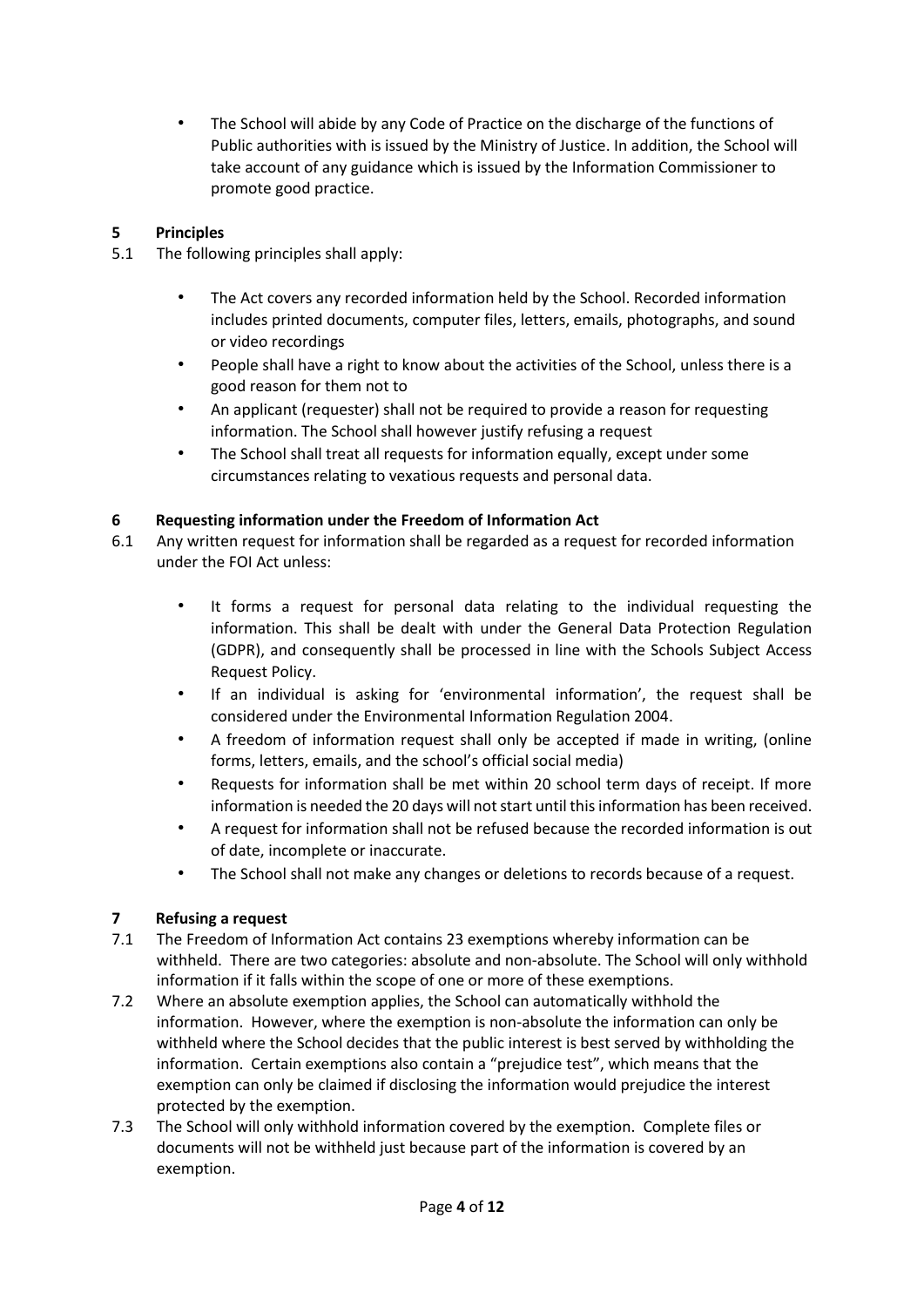- 7.4 The School will only apply an exemption where it has reason to believe that prejudice might occur to the interest protected by the exemption. In addition, wherever a "public interest" exemption is being considered, the School will only withhold that information which it can demonstrate that the public interest will be best served by withholding. When considering withholding information under a non-absolute exemption the School will consider whether the release of the information would:
	- Promote further understanding of current issues of public debate
	- Promote the accountability of decisions taken by the School and the spending and allocation of public money
	- Bring to light matters of public safety
	- Allows the public to understand and challenge decisions made by the School
	- Be otherwise in the public interest
- 7.5 Where information is withheld under an exemption in most cases the reason behind the decision will be made clear to the applicant, citing the exemption under which the information is being withheld. The applicant will also be given details of the right to challenge the decision through the School's Governing Body and the right of appeal to the Information Commissioner's Office.
- 7.6 The School will also refuse to supply information under the FOIA, where the request is considered "vexatious" or "repeated" and under the EIR, where the request is considered 'manifestly unreasonable'.

# **8 THIRD PARTY INFORMATION**

- 8.1 The release of third-party information will be considered carefully to prevent actions for breach of confidence or, in the case of living individuals, breaches of the DPA and/or GDPR. Both the EIR and FOIA permit information to be withheld when its release would breach the provisions of the DPA and/or GDPR.
- 8.2 When the requested information relates to a living individual's personal data as defined in the DPA/GDPR, its disclosure could breach. Therefore, the release of third-party personal information relating to living individuals will be considered in accordance with the data protection principles and the "third party" provisions of the DPA/GDPR.
- 8.3 The School will endeavour to inform individuals and organisations submitting information that the information might be released following an information request and, where appropriate, will provide the supplier of the information opportunity to request confidentiality or supply reasons as to why the information should be treated confidentially.

# **9 Information held within contracts with the school**

- 9.1 Any contractual information, or information obtained from organisations during the tendering process, held by the School are subject to the provisions of the FOIA and EIR. Whenever the School enters contracts, it will seek to exclude contractual terms forbidding the disclosure of information beyond the restrictions contained in the legislation. A standard form of wording will be included in contracts to cover the impact of FOIA and EIR in relation to the provision of information held in contracts.
- 9.2 The School can withhold contractual information where its disclosure under either the FOIA or EIR could be treated as actionable breach of confidence. Where the School intends to include non-disclosure provisions in a contract, it will agree with the contractor a schedule of the contract that clearly states which information should not be disclosed.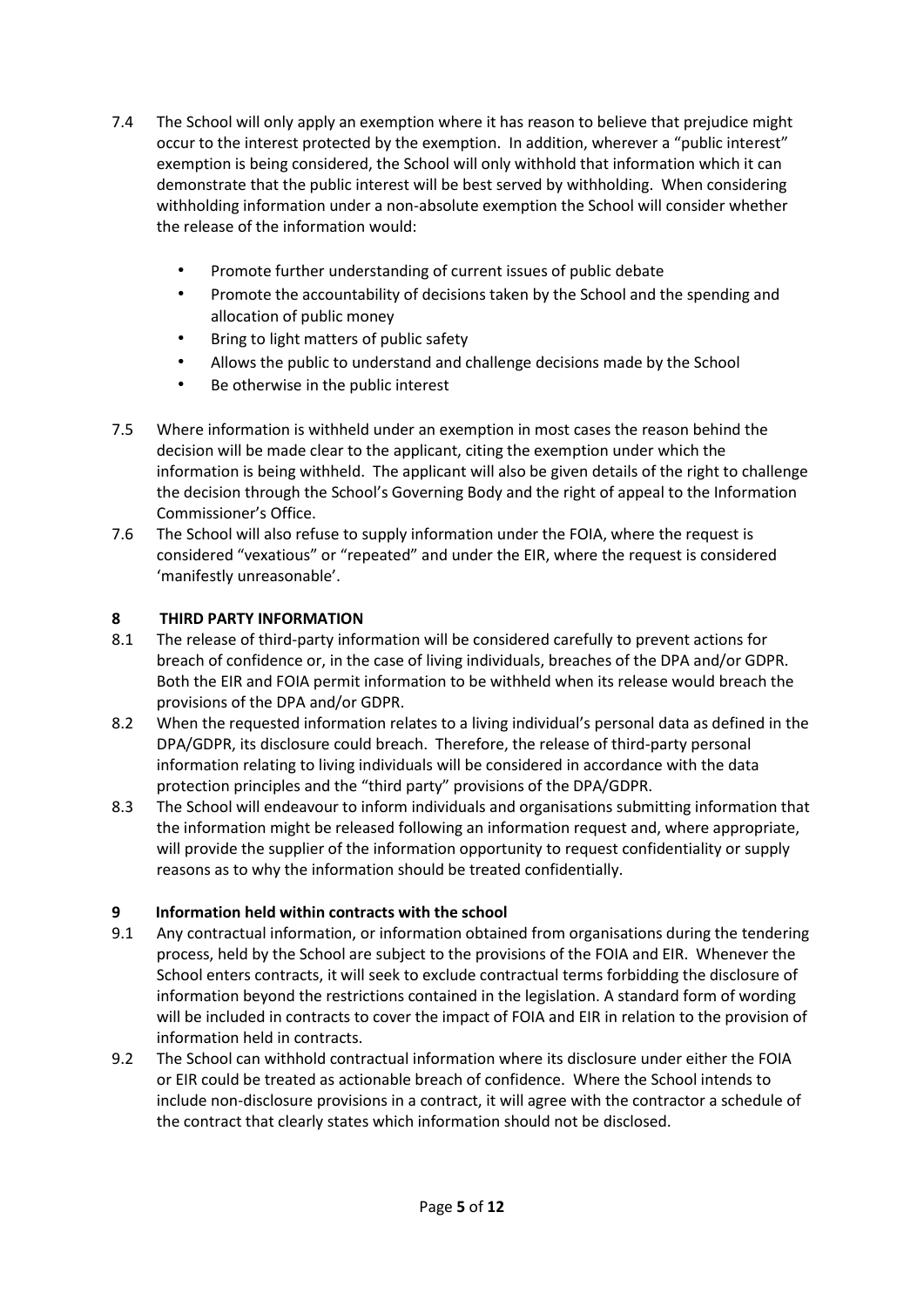- 9.3 The School will only agree to enter confidentiality clauses where the information is confidential in nature and that it is confident that the decision to restrict access to the information could be justified to the Information Commissioner.
- 9.4 Where information is not covered by the exemption relating to information accepted in confidence, a further exemption specifically under FOIA may be relevant, relating to commercial interests. This exemption is subject to a "public interest" test. Whenever the School must consider the release of such information, it will contact the relevant organisation to obtain its opinions on the release of the information and any exemptions they may think relevant. However, the School will make the final decision relating to the disclosure of the information.
- 9.5 The School can also withhold information contained in contracts where any of the other exemptions listed in the FOIA or EIR are appropriate. All future contracts should contain a clause obliging contractors to co-operate fully and in a timely manner where assistance is requested in responding to an FOIA or EIR request.

## **10 How information will be published**

- 10.1 The School's information will be published on the School's website via a publication scheme. It is the responsibility of the Headteacher and the governing body to ensure that the information covered by this scheme is routinely available.
- 10.2 In exceptional circumstances some information may be available only by viewing in person. An appointment to view the information will be arranged within a reasonable timescale.
- 10.3 The School shall make a disclosure log available on the School website that sets out responses to previous FOI requests.

## **11 Charges**

- 11.1 The School will make no initial charges for making an FOI request.
- 11.2 In some cases or where a request is manifestly unfounded the School shall charge an appropriate fee for complying with the request. The fee will be to cover administrative costs of the staff and items such as photo copying where hard copies are provided.
- 11.3 If a charge is to be made, confirmation of the payment due will be given before the information is provided. Payment may be requested prior to provision of the information.

#### **12 Request for a review**

- 12.1 The School shall carryout a review of a request whenever the requestor expresses dissatisfaction with the outcome. This request should be made within 20 working days of receipt to the School's response and the requester should set out what they are not satisfied with.
- 12.2 The School shall conduct a review within 20 working days.
- 12.3 If the requester is not happy with the outcome of the review, they have the right to apply directly to the Information Commissioner for a decision. The Information Commissioner can be contacted at:

Information Commissioner's Office

Wycliffe House Water Lane Wilmslow Cheshire SK95AF Tel: 0303 123 1113 [www.ico.org.uk](http://www.ico.org.uk/)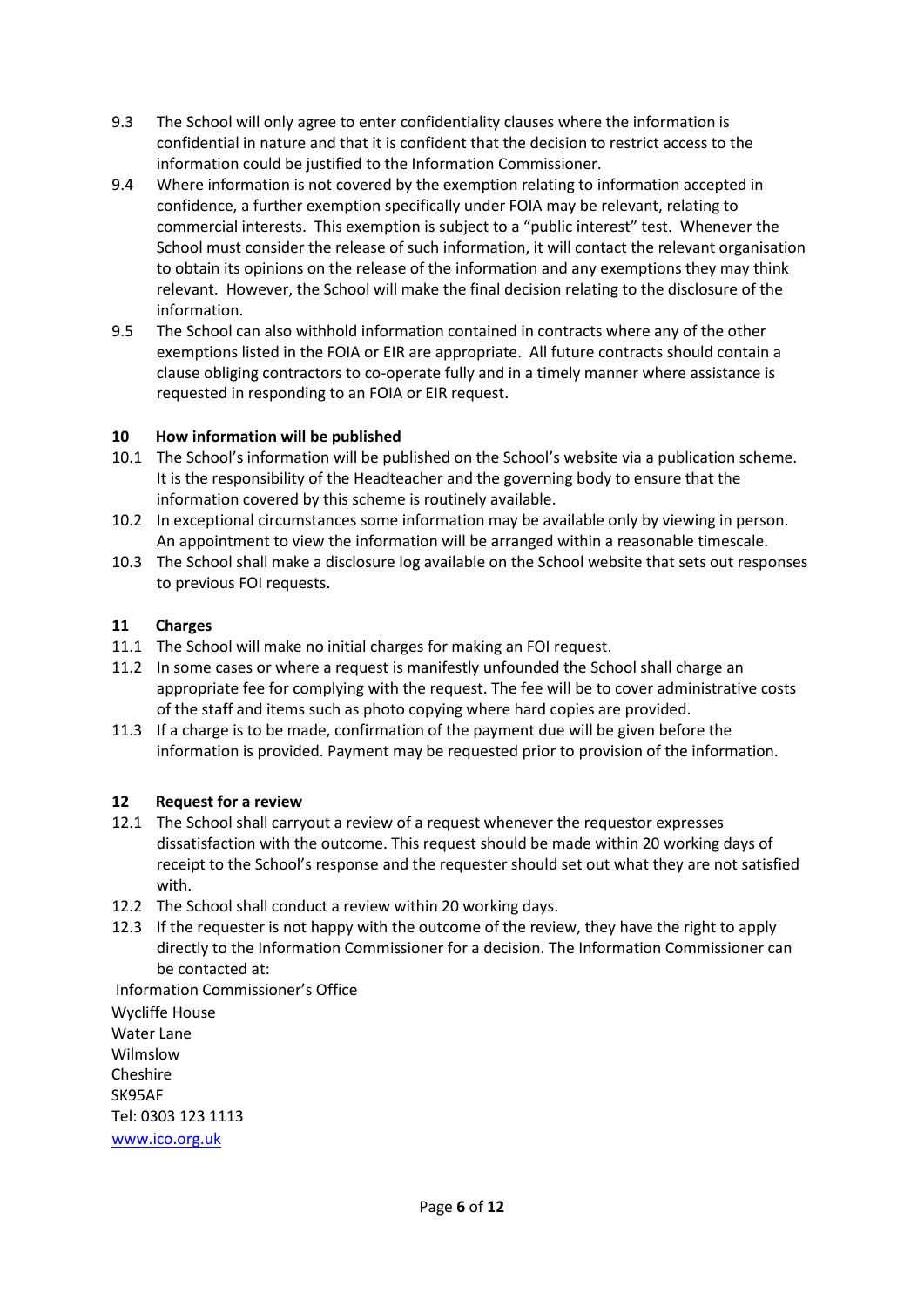## **13 Policy review**

13.1 The Data Protection Officer is responsible for monitoring and reviewing this policy. In addition, changes to legislation, national guidance, codes of practice or commissioner advice may trigger interim reviews.

## **14 Links with other policies**

- 14.1 This Freedom of Information policy is linked to the School:
	- Data Protection Policy
	- Security Incident and Data Breach Policy
	- CCTV Policy
	- Data Sharing Policy
	- Data Protection Impact Assessment Policy
	- Acceptable use policy
	- Safeguarding policy
	- GDPR Privacy Notices
- 14.2 The ICO also provides a free helpdesk that can be used by anyone and a website containing a large range of resources and guidance on all aspects of Information Law for use by organisations and the public. Se[e www.ico.org.uk](http://www.ico.org.uk/)

#### **15 Publication scheme**

15.1 The School adopts and maintains a Publications Scheme based on the ICO's model publication scheme as follows:

#### **16 WHO WE ARE AND WHAT WE DO?**

| Information to be published                                                                                                                        | How the<br>information can be<br>obtained | Cost      |
|----------------------------------------------------------------------------------------------------------------------------------------------------|-------------------------------------------|-----------|
| Who's who in the school Staff lists, both teaching<br>and non-teaching staff and Staffing Structure.                                               | School website                            |           |
| Who's who on the governing body and the basis of<br>their appointment                                                                              | School website                            |           |
| Instrument of Governance                                                                                                                           | School website                            | 10p/sheet |
| Contact details for Head teacher and for the<br>governing body (named contacts where possible<br>with telephone number and email address, if used) | School website                            |           |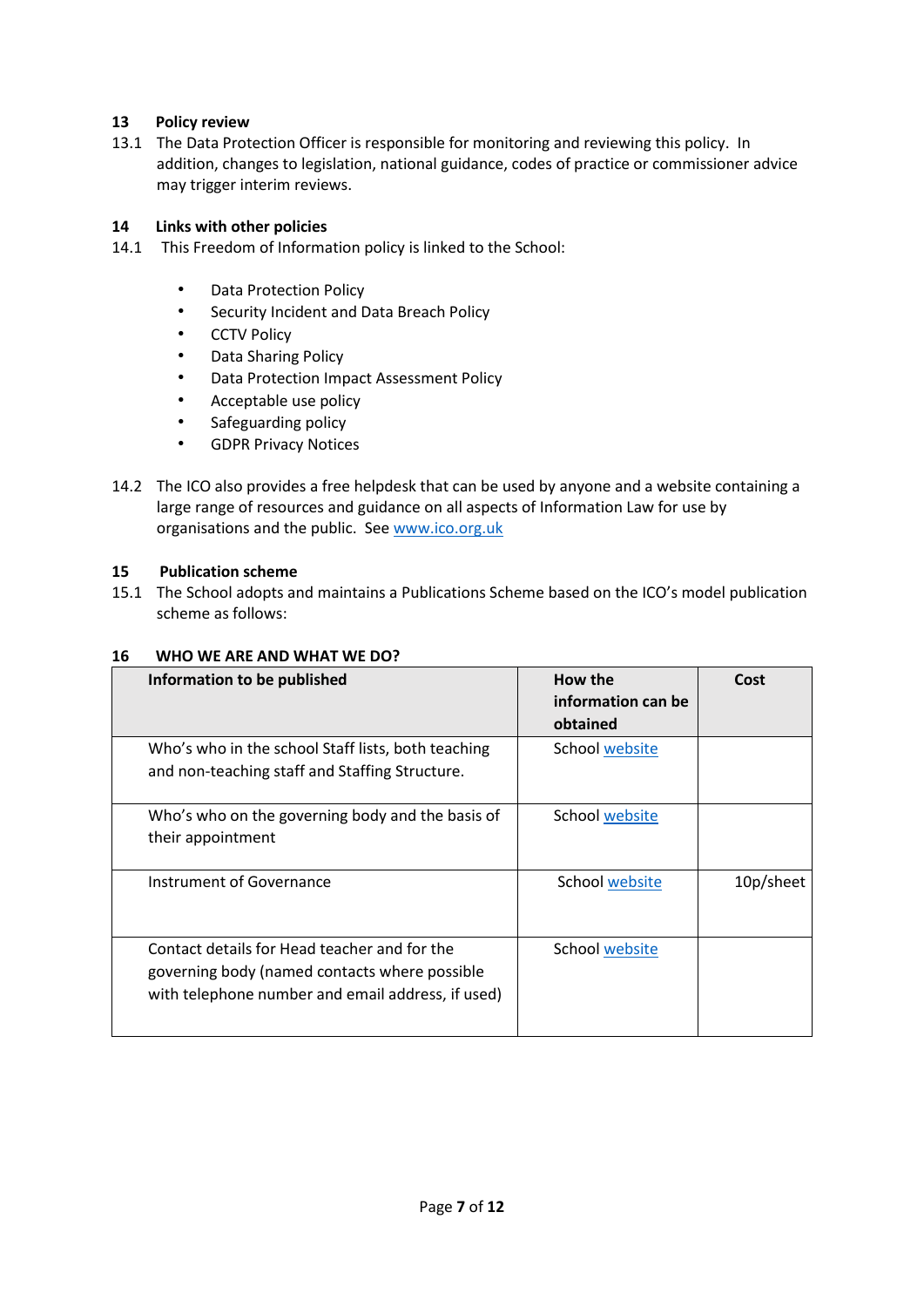| • School prospectus including<br>. The name, address and telephone number of the<br>school, and the type of school.<br>• The names of the headteacher and chair of<br>governors.<br>· Information about admissions.<br>• A statement of the school's ethos and values.<br>. Details of any affiliations with a particular religion or<br>religious denomination, the religious education<br>provided, parents' right to withdraw their child from<br>religious education and collective worship and the<br>alternative provision for those pupils.<br>• Information about the school's policy on providing<br>for pupils with special educational needs.<br>. Number of pupils on roll at time of publication and<br>attendance rates of pupils' including authorised and<br>unauthorised absences.<br>• National Curriculum assessment results for<br>appropriate Key Stages, with national summary<br>figures.<br>• School session times and term dates<br>• The destinations of school leavers.<br>• A description of the arrangements for the admission<br>of pupils with disabilities. | Hard copy Contact<br>school<br>office | Free |
|---------------------------------------------------------------------------------------------------------------------------------------------------------------------------------------------------------------------------------------------------------------------------------------------------------------------------------------------------------------------------------------------------------------------------------------------------------------------------------------------------------------------------------------------------------------------------------------------------------------------------------------------------------------------------------------------------------------------------------------------------------------------------------------------------------------------------------------------------------------------------------------------------------------------------------------------------------------------------------------------------------------------------------------------------------------------------------------------|---------------------------------------|------|
|                                                                                                                                                                                                                                                                                                                                                                                                                                                                                                                                                                                                                                                                                                                                                                                                                                                                                                                                                                                                                                                                                             |                                       |      |

## **17 WHAT WE SPEND AND HOW WE SPEND IT**

| Information to be published                 | <b>How the information</b><br>can be obtained | Cost      |
|---------------------------------------------|-----------------------------------------------|-----------|
| Annual budget plan and financial statements | <b>Hard copy Contact</b><br>school office     | 10p/sheet |
| Capitalised funding                         | <b>Hard copy Contact</b><br>school office     | 10p/sheet |
| Procurement and projects                    | <b>Hard copy Contact</b><br>school office     | 10p/sheet |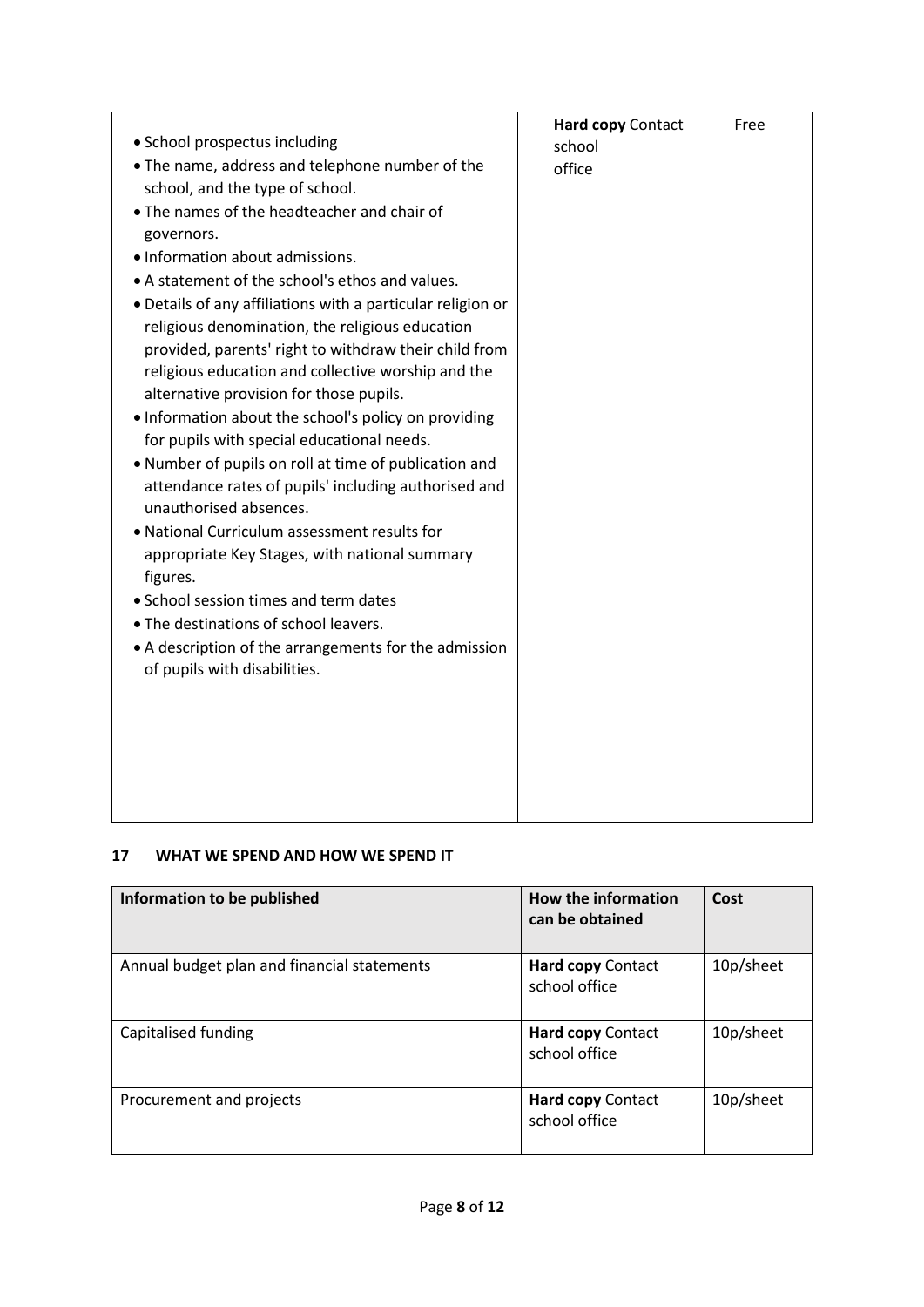| Pay policy                     | Hard copy Contact<br>school office | 10p/sheet |
|--------------------------------|------------------------------------|-----------|
| Staffing and grading structure | Hard copy Contact<br>school office | 10p/sheet |
| Staffing structure             | Hard copy Contact<br>school office | 10p/sheet |

## **18 WHAT OUR PRIORITIES ARE AND HOW WE ARE DOING**

18.1 This includes the school's strategies and plans, performance indicators, audits, inspection and reviews etc.

| Information to be published                                                                                                                | <b>How the information</b><br>can be obtained | Cost      |
|--------------------------------------------------------------------------------------------------------------------------------------------|-----------------------------------------------|-----------|
| School profile:<br>Government supplied performance data<br>The latest Ofsted reports<br>Post Inspection action plan Summary<br>Full report | School website                                | 10p/sheet |
| Performance management policy and procedures<br>adopted by the governing body.                                                             | <b>Hard copy Contact</b><br>school office     | 10p/sheet |
| Schools' plans (School Improvement Plan)                                                                                                   | <b>Hard copy Contact</b><br>school office     | 10p/sheet |

#### **19 HOW WE MAKE DECISIONS**

19.1 This includes information on decision making processes and records of decisions for the current and previous three years.

| Information to be published                                                                                                                | <b>How the information</b><br>can be obtained | Cost      |
|--------------------------------------------------------------------------------------------------------------------------------------------|-----------------------------------------------|-----------|
| Admissions policy/decisions (not individual admissions<br>decisions)                                                                       | Hard copy Contact<br>school office            | 10p/sheet |
| Agendas of meetings of the governing body and<br>(if held) its sub-committees including the<br><b>Governors' Annual Report</b>             | Hard copy Contact<br>school office            | 10p/sheet |
| Minutes of meetings (as above) - please note that this<br>will exclude information that is properly regarded as<br>private to the meetings | Hard copy Contact<br>school office            | 10p/sheet |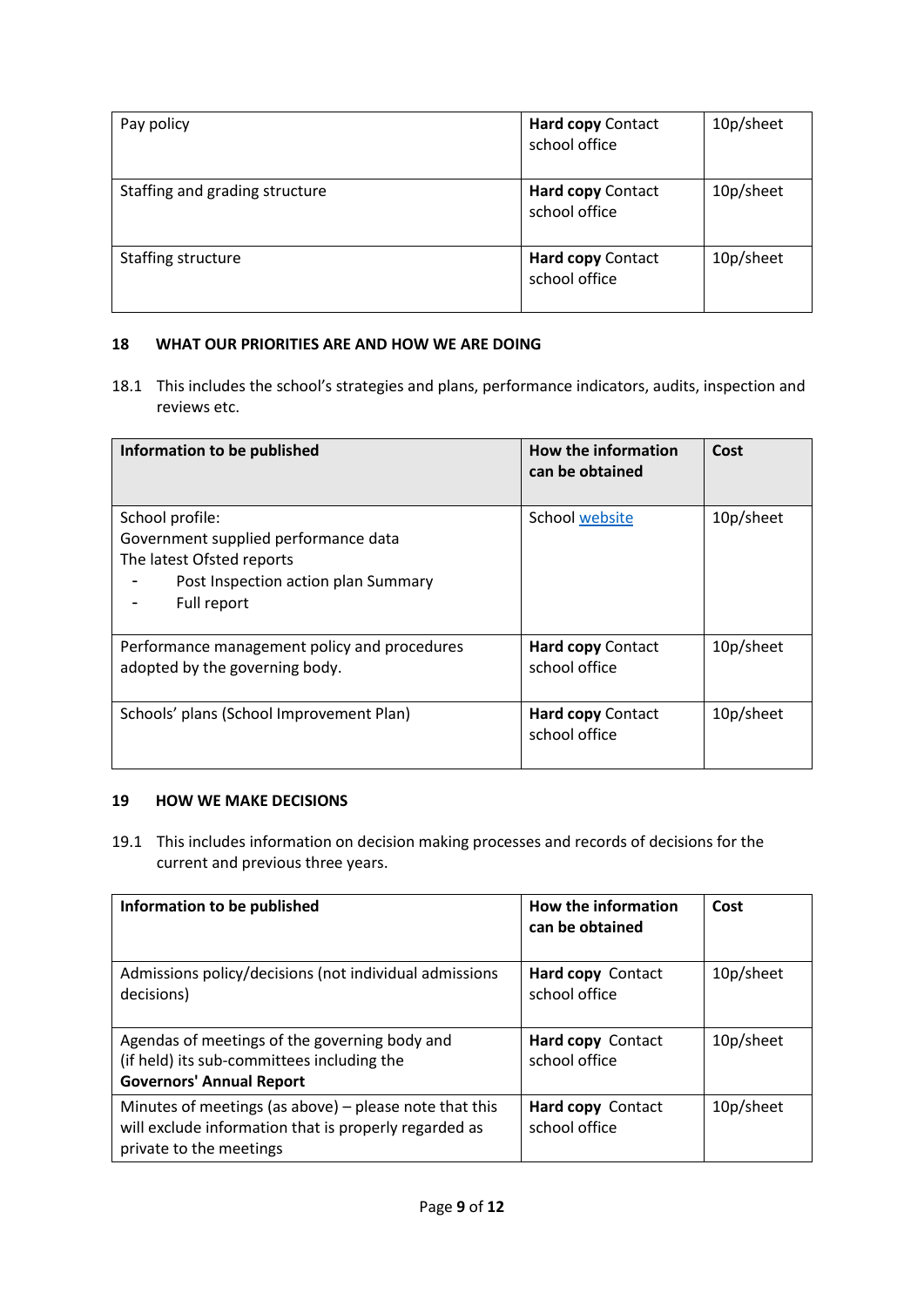## **20 OUR POLICIES AND PROCEDURES.**

20.1 Current written protocols for delivering our functions and responsibilities.

| Information to be published                      | How the information can be obtained | Cost |
|--------------------------------------------------|-------------------------------------|------|
| HTPA Admissions Arrangements 2021-2022           | School website                      | N/A  |
| HTPA Admissions Arrangements 2022-2023           |                                     |      |
| HTPA-Admissions-Arrangements 2023-2024           |                                     |      |
| <b>HTPA SEND Policy</b>                          |                                     |      |
| HTPA Safeguarding & Child Protection             |                                     |      |
| <b>HTPA Behaviour Policy</b>                     |                                     |      |
| <b>HTPA Online Safety Policy</b>                 |                                     |      |
| <b>HTPA Remote Education Policy</b>              |                                     |      |
| <b>HTPA Uniform Policy</b>                       |                                     |      |
| <b>HTPA Data Protection Policy</b>               |                                     |      |
| <b>HTPA Complaints Policy Procedure</b>          |                                     |      |
| <b>HTPA EYFS Policy</b>                          |                                     |      |
| <b>HTPA RSE Policy</b>                           |                                     |      |
| HTPA Health & Safety Policy                      |                                     |      |
| <b>HTPA Teachers Pay Policy</b>                  |                                     |      |
| <b>HTPA CCTV Policy</b>                          |                                     |      |
| HTPA Volunteer Code of Conduct Policy            |                                     |      |
| HTPA Employee Code of Conduct Policy             |                                     |      |
| HTPA-Charging-and-Remissions-Policy              |                                     |      |
| HTPA Gifts & Hospitality Policy                  |                                     |      |
| HTPA Whistleblowing Policy                       |                                     |      |
| HTPA Photography & Video Policy                  |                                     |      |
| HTPA Privacy Notice for Governors and Volunteers |                                     |      |
| <b>HTPA Reserves Policy</b>                      |                                     |      |
| HTPA Freedom of information Policy               |                                     |      |
| <b>HTPA Equalities Policy</b>                    |                                     |      |
| HTPA Supporting children with medical needs      |                                     |      |
| <b>HTPA Attendance Policy</b>                    |                                     |      |
|                                                  |                                     |      |

# **21 LISTS AND REGISTERS.**

21.1 Information held in registers required by law and other lists and registers relating to the functions of the authority.

| Information to be published                    | How the information<br>can be obtained                     | Cost |
|------------------------------------------------|------------------------------------------------------------|------|
| Curriculum circulars and statutory instruments | This information may<br>only be available by<br>inspection | N/A  |
| FOI Disclosure logs                            | This information                                           | N/A  |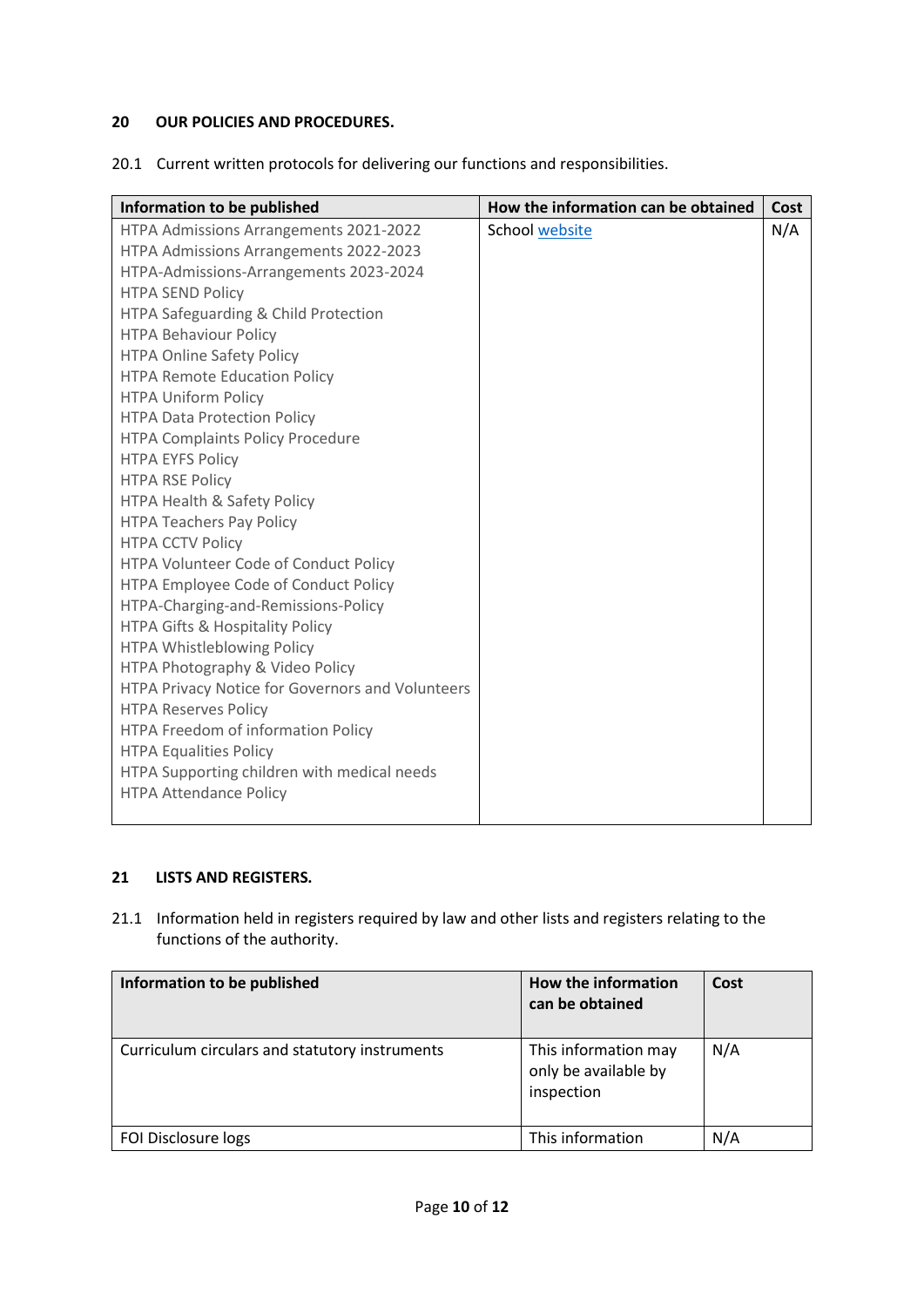|                                                                                                                                                                         | may only be available<br>by inspection by<br>approved agencies                     |     |
|-------------------------------------------------------------------------------------------------------------------------------------------------------------------------|------------------------------------------------------------------------------------|-----|
| Asset register                                                                                                                                                          | This information may<br>only be available by<br>inspection by approved<br>agencies | N/A |
| Any information the school is currently legally<br>required to hold in publicly available registers<br><b>(THIS DOES NOT INCLUDE THE</b><br><b>ATTENDANCE REGISTER)</b> | This information may<br>only be available by<br>inspection by approved<br>agencies | N/A |

#### **22 THE SERVICES WE OFFER.**

22.1 Advice and guidance, booklets and leaflets, transactions, and media releases. A description of the services offered.

| Information to be published                                                             | <b>How the information can Cost</b><br>be obtained |           |
|-----------------------------------------------------------------------------------------|----------------------------------------------------|-----------|
| Extra-curricular activities                                                             | Hard copy Contact<br>school office                 | 10p/sheet |
| Out of school clubs                                                                     | Hard copy Contact<br>school office                 | 10p/sheet |
| School publications                                                                     | Hard copy Contact<br>school office                 | 10p/sheet |
| Services for which the school is entitled to recover a fee,<br>together with those fees | Hard copy Contact<br>school office                 | 10p/sheet |
| Transition Guide - Pre- admission guidebook to the school                               | Hard copy Contact<br>school office                 | 10p/sheet |
| Newsletter - Termly newsletters/ circulars on school<br>events                          | <b>School website</b>                              |           |

# **23 ADDITIONAL INFORMATION REQUEST'S**

23.1 Additional requests to the school under the Freedom of Information publication scheme can be made to the school office via email / phone or in writing.